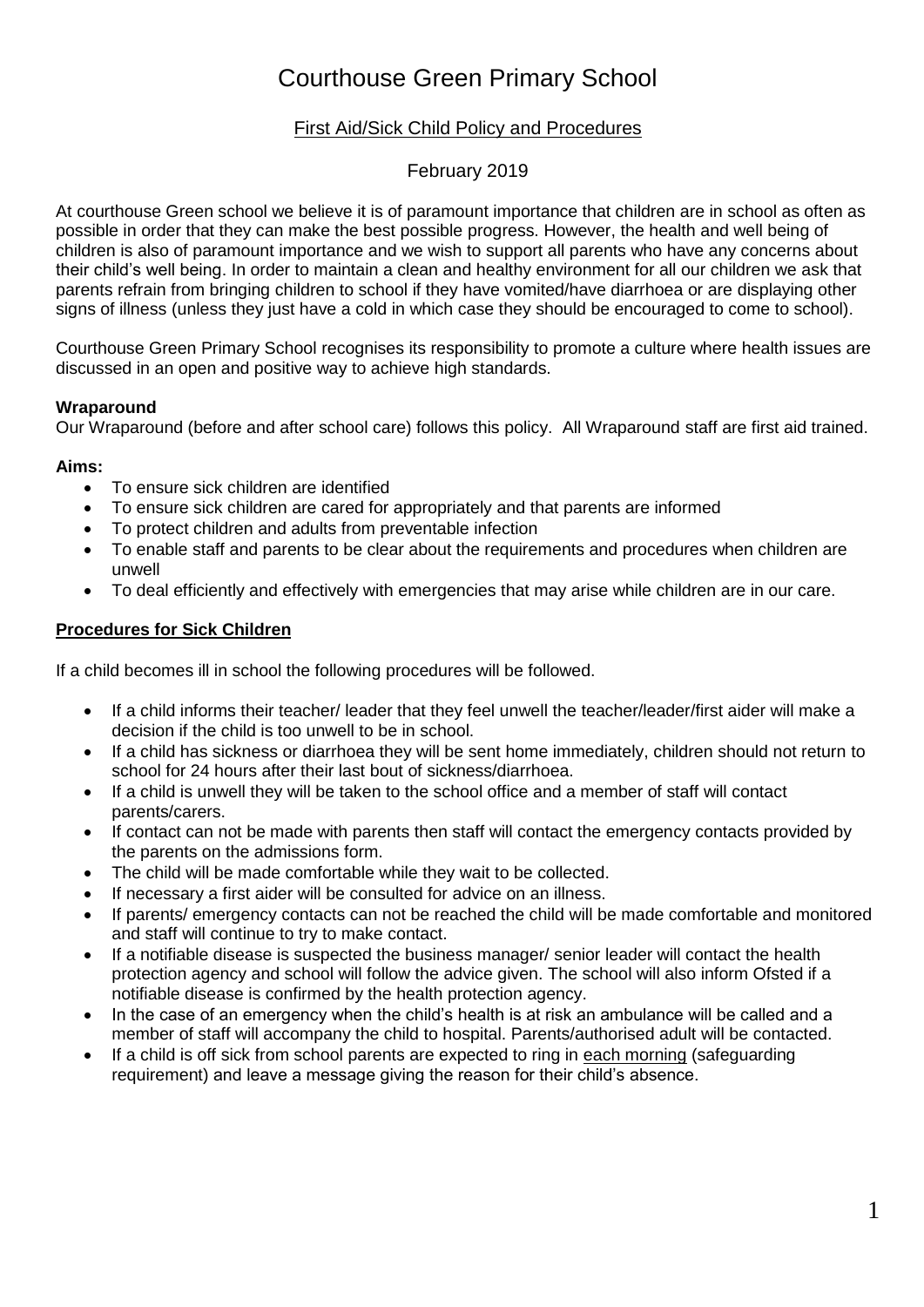### **First Aid**

Under duties set out in the Health & Safety (First Aid) Regulations 1981, the school recognises its responsibilities in providing adequate and appropriate equipment, facilities and personnel to enable suitable first aid to be given at the school. The school has adopted and follows the First Aid Code of Practice. The school has a First Aid Risk Assessment to ensure that we provide enough qualified first aiders.

All First aiders hold current First Aid Certificates. They are responsible for maintaining the correct contents of all First Aid boxes and administering First Aid when necessary and appropriate. Several members of staff also hold the Paediatric First Aid qualification allowing them to treat younger children.

The names of staff who are nominated First Aiders or who have completed First Aid qualifications are displayed in school as required by law.

The Business Manager will ensure that there is a fully trained First Aider (or an appointed person in the event of there being no alternative) available at all times during the school day. The Business Manager will also be responsible for enabling the members of staff concerned to receive adequate First Aid training.

The First Aid box will be regularly checked to ensure its contents are up to date, in good condition and fulfil the criteria set out in the Health and Safety (First Aid) Regulations 1981. The location of the First Aid box, and the names of qualified first-aiders, will be clearly displayed around the School's premises.

A First Aider will accompany classes on all off site visits, ensuring that appropriate equipment is available on the visit.

#### **In the Event of a Major Accident, Incident or Illness**

In the event of a major accident, incident or serious illness, the following procedures will apply:

In the first instance, the First Aider will be notified and take responsibility for deciding upon the appropriate action. The First Aider will assess the situation and decide whether the child needs to go straight to hospital or whether they can safely wait for their parent/carer to arrive. If the child needs to go straight hospital, an ambulance will be called. The parents/carer will also be contacted. A member of staff will accompany the child to hospital where parents have not yet arrived at the school.

If the child does not need to go straight to hospital but their condition means they should go home, the parent/carer will be contacted and asked to collect their child. In the meantime, the child will be made as comfortable as possible and be kept under close supervision (from this point on, the provisions of the Health Protection's infectious and communicable disease advice will govern the child's return to the School).

Parents/carers will be made fully aware of the details of any incidents involving their child's health and safety, and any actions taken by the school.

All first aid given will be recorded in the First Aid book. Parents/carers of children in Early Years will be asked to sign the Early Years First Aid book when they collect their child to acknowledge any first aid performed by the School.

The school will follow guidelines laid down by the Health and Safety Executive (HSE) for accident reporting procedure (forms and further advice are held in the school office) – the school's Health and Safety advisor will make any necessary reports to the HSE on the school's behalf. The Business Manager/Headteacher/Foundation Phase Leader and other relevant members of staff should consider whether the accident or incident highlights any actual or potential weaknesses in the School's policies or procedures, and act accordingly, making suitable adjustments to school risk assessments where necessary.

#### **In the Event of a Minor Accident, Incident or Illness**

In the first instance, the designated First Aider will be notified and take responsibility for deciding upon any appropriate action.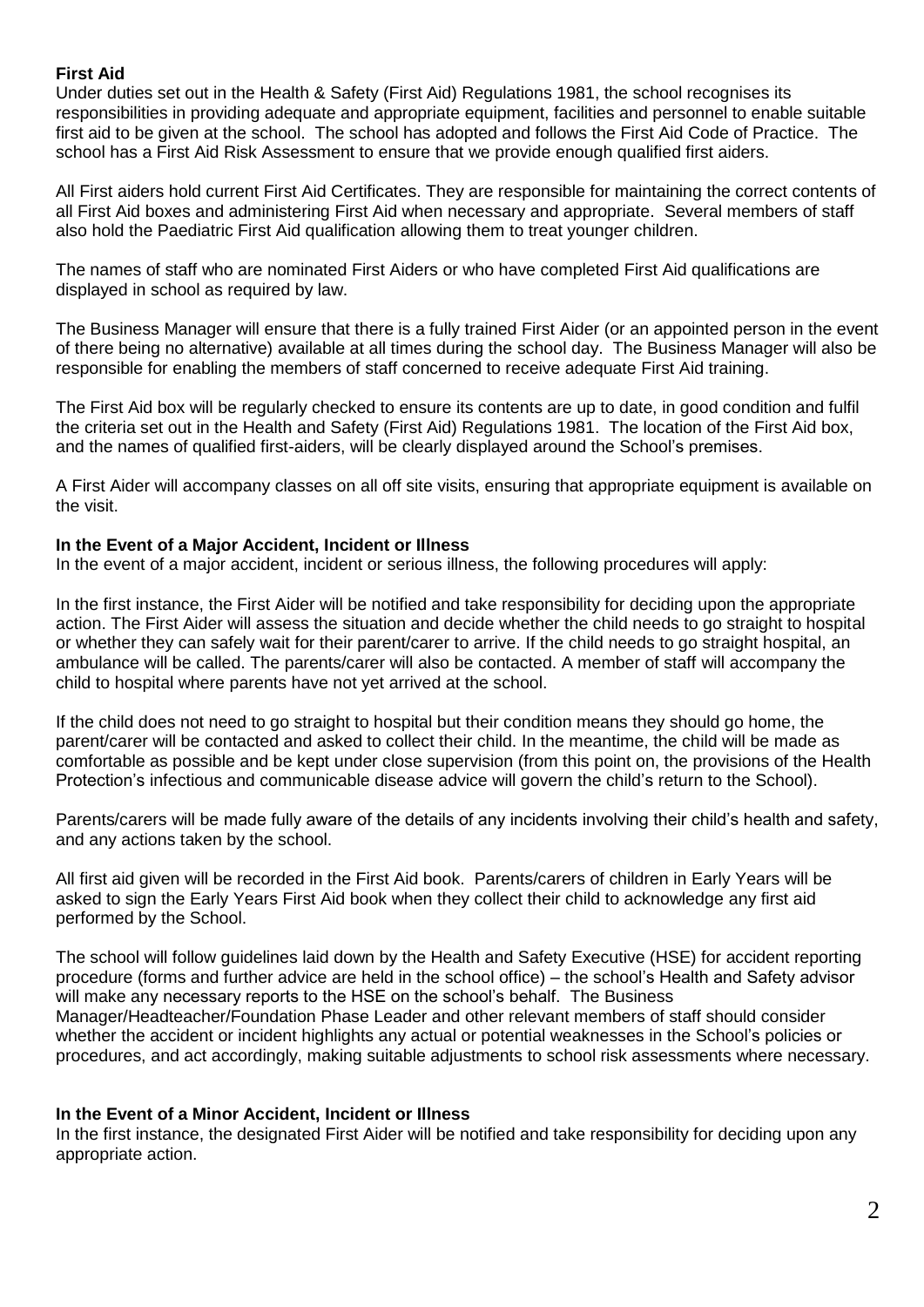If the child does not need hospital treatment and is judged to be able to safely remain at the School, the First Aider will remove the child from the activities and, if appropriate, treat the injury/illness themselves.

If and when the child is feeling sufficiently better, they will be resettled back into the activities, and teaching staff will be asked to keep the child under close supervision for the remainder of the session. Dependent upon the type of injury, (i.e bump to the head, not requiring hospital treatment) admin staff may telephone the parents to inform them that the child has had an accident.

Children who have had a bump to the head or face will be given a red band to wear so that all staff are aware that they need to be watched closely for the rest of the school day if they are staying in school.

At the end of the school day, teaching staff will inform the parent/carer on handover of the child of the incident or accident and any treatment given.

All first aid given will be recorded in the First Aid book. Parents/carers of children in Early Years will be asked to sign the Early Years First Aid book when they collect their child to acknowledge any first aid performed by the School

#### **Medication – please see: Policy and Procedures for the Administration of Medicine to Children**

#### **Sun Protection**

The Phase Leader and staff understand the dangers posed to children and themselves by over exposure to the sun.

In hot weather, parents/carers are encouraged to put 8 hour sunscreen on their children before they come to school. Children should also bring a sun hat to wear and bring a water bottle to enable them to stay hydrated. Children will be encouraged to wear their sun hat when playing outside in the sun. In hot weather, staff will encourage children to drink water frequently. Staff should also ensure that shady areas out of the sun are always available to children when playing outside.

#### **Closing the School in an emergency**

In very exceptional circumstances, the School may need to be closed at very short notice due to an unexpected emergency. Such incidents should include:

- Serious weather conditions (combined with heating system failure)
- Burst water pipes.
- Discovery of dangerous structural damage
- Fire or bomb scare/explosion
- Death of member of staff
- Serious assault on a staff member by the public
- Serious accident or illness

In such circumstances, under the direction of the Headteacher, the Phase Leader and staff will ensure that all steps are taken to keep both the children and themselves safe. All staff and children will assemble at the pre-arranged venue **(if the school needed to evacuate our assembly area is the AT7 centre)** where a register will be taken.

Steps will then be taken to inform parents/carers and to take the necessary actions in relation to the cause of the closure. All children will be supervised until they are safely collected.

#### **Exclusion of sick children from school**

We understand the needs of working parents and do not aim to exclude children from school unnecessarily. However the decision of the school is final when requesting the exclusion of a child for illness or infection. Decisions will take into account the needs of the child and their classmates.

Children with infectious or contagious diseases will be excluded for certain periods. If a member of